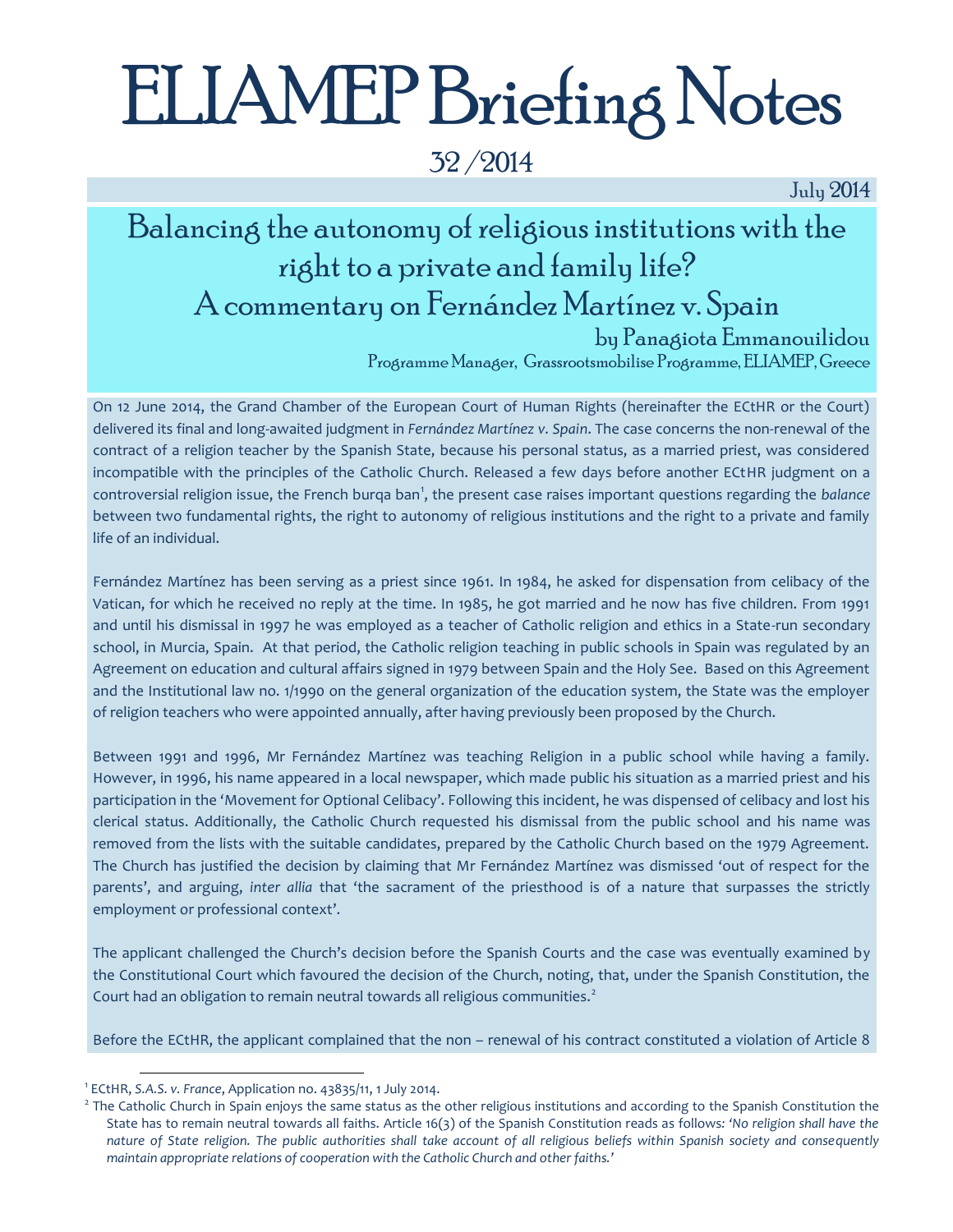Page 2

### Balancing the autonomy of religious institutions with the right to a private and family life? A commentary on Fernández Martínez v. Spain by Panagiota Emmanouilidou

(the right to private life) taken together with Article 14 (prohibition of discrimination). Mr Fernández Martínez further complained of violation of Article 9 (freedom of religion) and 10 (freedom of expression). The case was initially heard by the Third Section Chamber, which found, in 6 to 1 votes, no violation of Article 8, while his other claims were not examined.

At the applicant's request, the case was transferred to the Grand Chamber of the ECtHR. Explaining that the principal issue at stake concerned Article 8, the Grand Chamber examined the case in the light of the right to respect for private life, although other issues were also relevant, such as the right to freedom of thought and religion, the freedom of expression and the right to be a member of an organisation with specific views, given the applicants participation in the 'Movement for Optional Celibacy'. In its judgment, the Grand Chamber upheld the right of autonomy of religious institutions<sup>3</sup> vis-à-vis the right to respect for private life, finding no violation of the applicant's rights under the Convention. However, it kept palpable distance from the 2012 Chamber's judgment, which refrained from using the balancing approach and endorsed the autonomy of the Church by following a different reasoning.<sup>4</sup>

The balancing approach is a method of conflict resolution introduced by the ECtHR through its case law in order to deal with antinomies between rights protected by the Convention and to find a fair equilibrium between the interests in conflict.<sup>5</sup> It is distinct from yet easily confused with the proportionality test: the idea of balancing of rights initially aims to an egalitarian treatment of two rights in conflict, while the proportionality test mainly examines the application of a right in light of its limitations $^6$ , weighing to what extent an interference with a right in a democratic society is proportionate to a legitimate aim.<sup>7</sup> However, within the Strasbourg jurisprudence, it would be difficult or even unwise to seek to differentiate the balancing approach from the principle of proportionality, as the two methods are largely interlinked in the Court's interpretation of the Convention with regard to rights in conflict.<sup>8</sup>

In the Grand Chamber hearing, the balancing approach was the key point in the *ratio decidendi*, applied together with

<sup>&</sup>lt;sup>3</sup> The autonomy of religious institutions is protected by Article 9 of the European Convention of Human Rights that guarantees the freedom of thought conscience and religion (forum internum) and the freedom to manifest one's religion or beliefs (forum externum), which is nevertheless subjected to some limitations. The notion of religious autonomy has been strongly supported by the European Court, as it has been considered to be found at the heart of Article 9. See *Metropolitan Church of Bessarabia and Others v. Moldova*, Application no. 45701/99, 12 December 2001; *The Holy Synod of the Bulgarian Orthodox Church and Others v. Bulgaria*, Application nos 421/03; 35677/04, 22 May 2007; *Serif v. Greece*, Application no 38178/97, 14 December 1999.

<sup>4</sup> ECtHR, *Fernández Martínez v. Spain*, Application no. 56030/07, 15 May 2012, para. 84. See Mauro Gatti, *Autonomy of Religious Organisations in the European Convention of Human Rights and European Union Law*, SSRN Scholarly Paper (Rochester, NY: Social Science Research Network, 2012).

<sup>&</sup>lt;sup>5</sup> See Aagje Ieven, "Privacy Rights in Conflict: In Search of the Theoretical Framework behind the European Court of Human Rights' Balancing of Private Life against Other Rights," in *Conflicts Between Fundamental Rights*, ed. Brems (Insertia Uitgevers N.V, 2008), 39–67.

<sup>6</sup> Peggy Ducoulombier, *Les Conflits de Droits Fondamentaux Devant La Cour Européenne Des Droits de L'homme /* (Bruxelles: Bruylant, 2011), 534.

<sup>7</sup> ECtHR, *Otto –Preminger-Institut v. Austria*, Application no. 13470/87, 20 September 1994.

<sup>8</sup> Example of this overlap between the method of balancing of rights and the proportionality test can be found in *Bowman v. UK,* Application no. 141/1996/760/961, 19 February 1998 or *in H.K. v. Finland*, Application no. 36065/97, 26 September 2006.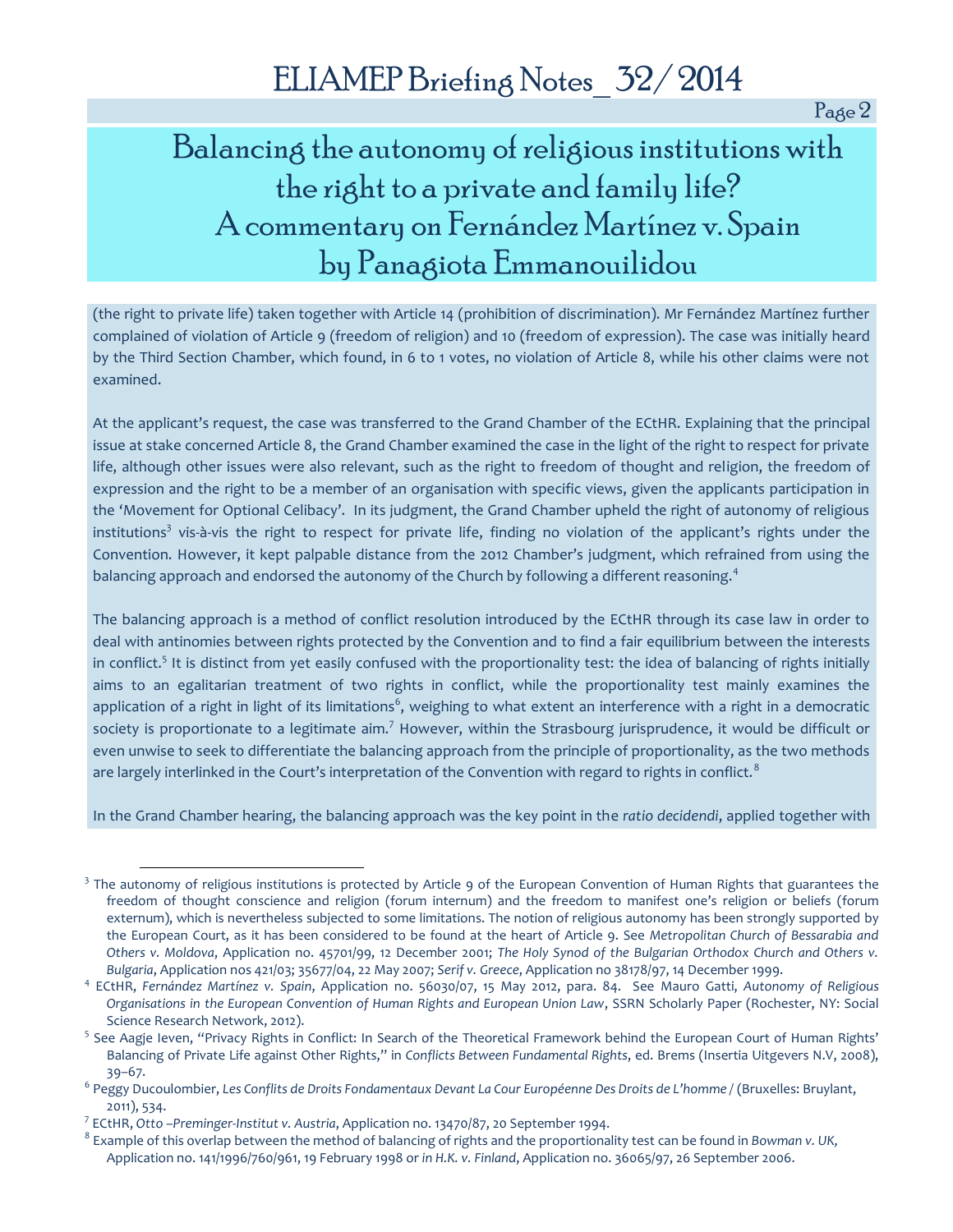Page 3

### Balancing the autonomy of religious institutions with the right to a private and family life? A commentary on Fernández Martínez v. Spain by Panagiota Emmanouilidou

the proportionality test. The Court initially stated that in *Fernández Martínez* were 'two competing interests at stake', pointing out the need to *balance* the two rights in conflict. It further held that*: 'The State is called upon to guarantee both rights and if the protection of one leads to an interference with the other, to choose adequate means to make this interference proportionate to the aim pursued'.<sup>9</sup>* After finding that the non-renewal of the applicant's contract constituted an interference with the applicant's rights under Article 8, the Court dealt with the legitimacy and the proportionality of the interference. The legitimate aim was the need to preserve the autonomy of the Catholic Church and its right to choose the persons who teach its religious doctrine. Regarding the proportionality of the interference, the Grand Chamber examined whether the interference could fall within the scope of the second paragraph of Article 8 that sets some limitations to the right to private life in a democratic society.<sup>10</sup> All elements of the test were fulfilled in *Fernández Martínez*, based on the analysis of the majority. In the light of the right to religious autonomy and the facts of the case, the interference was found necessary and proportionate by the majority of the judges given the unclear personal status of the applicant - a married priest, the publicity of his situation, the obligation of the State to remain neutral vis-à-vis the religious community, the principle of voluntary participation in a religious community, the duty to loyalty and the severity of the sanction.

The guiding principle in the above analysis was the margin of appreciation doctrine.<sup>11</sup> The Court explained in the judgment that with regard to balancing equivalent rights, the national authorities are granted a broad margin of appreciation in assessing their obligations under the Convention.<sup>12</sup> The reference to the margin of appreciation doctrine comes here with no surprise, as according to Judge Spielman '*the restrictions on the rights provided for by Articles 8 to 11 of the Convention (private and family life, freedom of thought, of conscience and religion, freedom of expression, freedom of association) call "naturally" for the application a margin of appreciation'*. <sup>13</sup> In order to define how wide or narrow this margin should be, the Court examined the nature of the right, its importance for the individual and the level of the interference itself. The Grand Chamber thus found that the interference was not disproportionate and that Spain enjoyed a wide margin of appreciation in the balancing of those rights.

However, eight European judges sitting in the Grand Chamber did not agree with the analysis of the facts and the way the proportionality test was applied.<sup>14</sup> In the four dissenting opinions found in the judgment, a rather remarkable number, the dissenters criticised the reasoning of the majority and argued that the non-renewal of the applicant's

<sup>&</sup>lt;sup>9</sup> Para 123 of the Grand Chamber Judgment on 12 June 2014.

<sup>10</sup> Sébastien van Drooghenbroeck, *La proportionnalité dans le droit de la Convention européenne des droits de l'homme: prendre l'idée simple au sérieux* (Publications Fac St Louis, 2001), 113–114.

<sup>11</sup> The margin of appreciation doctrine is a primarily judge-made doctrine which according President Dean Spielman '*imposes selfrestraint on its power of review, accepting that domestic authorities are best placed to settle a dispute'*. *Infra n.9.* In the context of the current reform of the ECtHR, a reference to the doctrine of the margin of appreciation has been embedded in the Preamble of the European Convention on Human Rights by Protocol 15.

<sup>&</sup>lt;sup>12</sup> Regarding the conflict of fundamental rights, the balancing of rights approach and the margin of appreciation doctrine were primarily introduced in *Chassagnou and others v. France*, 29 April 1999.

<sup>13</sup> Dean Spielman, *Allowing the Right Margin the European Court of Human Rights and the National Margin of Appreciation Doctrine: Waiver or Subsidiarity of European Review*, CELS Working Paper Series (Cambridge: Centre for European Legal Studies, 2012), 6.

<sup>&</sup>lt;sup>14</sup> See Joint dissenting opinion of Judges Spielmann, Sajò, Karakaş, Lemmens, Jäderblom, Vehabović, Dedov and Saiz Arnaiz; Joint dissenting opinion of Judges Spielmann, Sajò, Lemmens; Dissenting opinion of Judge Sajò; Dissenting opinion of Judge Dedov.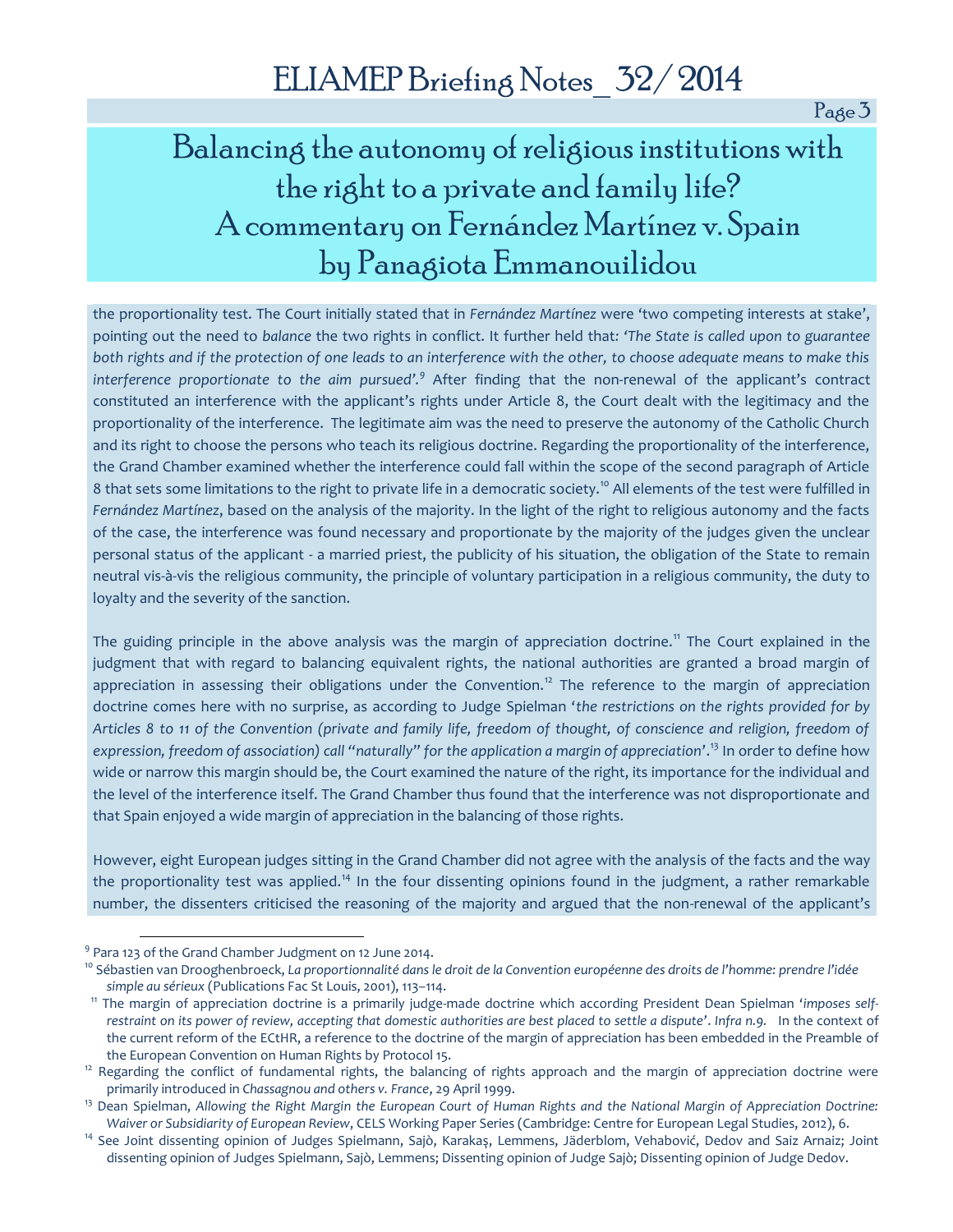Page 4

### Balancing the autonomy of religious institutions with the right to a private and family life? A commentary on Fernández Martínez v. Spain by Panagiota Emmanouilidou

contract constituted a violation of Article 8. Finding the Spanish State and not the Catholic Church attributable for the non-renewal of the contract, the dissenters challenged the judgment of the Grand Chamber and argued that an unjustified and disproportionate interference with the applicant's rights has occurred.<sup>15</sup> According to the dissenters, the proportionality test should have been held with greater scrutiny as it involved a decision made by the State and not exclusively by the Catholic Church.<sup>16</sup> A very interesting approach was presented in the dissenting opinion of Judge Dedov who argued that the preserving of the autonomy of the Church could not be considered a legitimate aim. He criticised the obligation of celibacy within the Catholic Church underlying that: '*The Convention protects freedom of religion so that no one can be persecuted for their religious beliefs. But it does not entitle religious organisations, even in the name of autonomy, to persecute their members for exercising their fundamental human rights. If the Convention system is intended to combat totalitarianism, then there is no reason to tolerate the sort of totalitarianism that can be seen in the present case*.'<sup>17</sup>

From all of the above it is clear that there is still a lot to be done by the Court when it comes to conflicts between fundamental rights. The great challenge for the Court will be to confront such conflicts in a manner that guarantees that all interests are taken into consideration. Regarding the present case, although the Court found no violation of Article 8, in line with its recent judgment in *Sindicatul "Păstorul cel Bun" v. Romania* on religious autonomy, the trembling majority of the vote explains that there is still a large division among the European judges as to the extent of the autonomy of religious institutions and the justifiable interferences with the rights protected by the Convention. After *Fernández Martínez* the obscure relationship between the autonomy of religious institutions and the right to respect for private life has not yet been crystalised. What is more, and in spite of what the defenders of religious autonomy might have been anticipating, no absolute right to autonomy of religious communities has emerged from the judgment. Built upon some earlier cases where the balancing approach was followed<sup>18</sup>, the Court made it clear that when it comes to the involvement of the State and the unclear status of the individual, i.e. a 'secularised priest', the ECtHR does not apply the doctrine of 'ministerial exception'.<sup>19</sup>

Fernández Martínez further shows that the test of proportionality undoubtedly has its limits.<sup>20</sup> Based mainly on an ad *hoc* weighing of the rights, the proportionality test lacks clarity and stability and its legitimacy is severely contested as it mainly relies on judicial subjectivity.<sup>21</sup> All this could raise issues on behalf of relevant - religious and non-religious -

<sup>&</sup>lt;sup>15</sup> Stijn Smet, "Fernández Martínez v. Spain: The Grand Chamber Putting the Brakes on the 'Ministerial Exception' for Europe?" *Strasbourg Observers*, http://strasbourgobservers.com/2014/06/23/fernandez-martinez-v-spain-the-grand-chamber-putting-thebreaks-on-the-ministerial-exception-for-europe/.

<sup>&</sup>lt;sup>16</sup> See Joint dissenting opinion of Judges Spielmann, Sajò, Karakaş, Lemmens, Jäderblom, Vehabović, Dedov and Saiz Arnaiz, para. 22.

<sup>&</sup>lt;sup>17</sup> Dissenting Opinion of Judge Dedov, p. 67.

<sup>18</sup> ECtHR, *Obst v. Germany*, Application no. 425/03, 23 September 2010, *Schüth v. Germany*, Application no. 1620/03, 23 September 2010, *Siebenhaar v. Germany*, Application no. 18136/02, 3 February 2011.

<sup>&</sup>lt;sup>19</sup> The ministerial exception doctrine is a legal doctrine in the United States that protects the freedom of religion by exempting religious institutions from anti-discrimination laws in hiring employees. See Supreme Court of the United States, *DeMarco v. Holy Cross High School* (1993) and *Hosanna-Tabor v. EEOC* (2012).

<sup>20</sup> *Supra* n.6, 666.